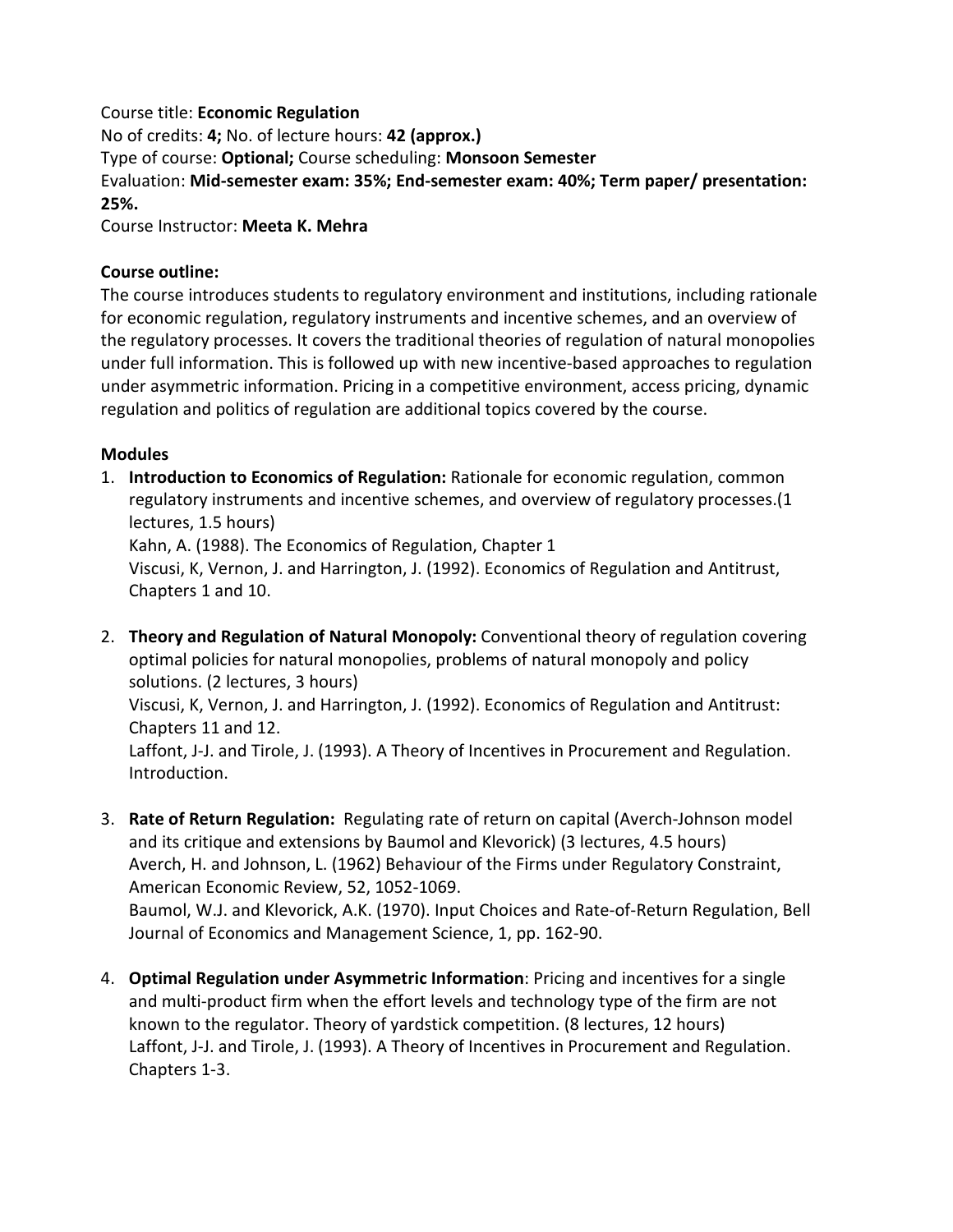Baron, D and Myerson R. (1982). Regulating a Monopolist with Unknown Cost. Econometrica, 50: 911-930. Shleifer, A. (1985) "A Theory of Yardstick Competition", RAND Journal of Economics, 16: 319-327.

5. **Pricing and Competition:** Regulation under competition, access pricing and bypass (in the context of telecommunications and energy (power, gas) sectors (6 lectures, 8 hours) Laffont, J-J. and Tirole, J. (1993). A Theory of Incentives in Procurement and Regulation. Parts of chapters 5 and 6.

Laffont, J.-J. and Tirole, J. (1994) "Access pricing and competition", European Economic Review, 38: 1672-1710.

Laffont, J.-J. and Tirole, J. (1996) "Creating competition through interconnection: theory and practice", Journal of Regulatory Economics, 10: 227-256. Armstrong, M., Doyle, C. and Vickers, J. (1996) "The access pricing problem: a synthesis", The Journal of Industrial Economics, 44: 131-150. Vickers, J. (1997) "Regulation, Competition, and the Structure of Prices", Oxford Review of

Economic Policy, 13, Spring: 15-26.

- 6. **Dynamics of Regulation** (4 lectures, 6 hours). Ratchet effect in the two-type case. Laffont, J-J. and Tirole, J. (1993). A Theory of Incentives in Procurement and Regulation. Parts of Chapter 9.
- 7. **Politics of Regulation and Regulatory Capture** (4 lectures, 6 hours): Revisiting the capture theory, comparison of capture-free regulation and regulation with producer protection, multiple interest groups.

Laffont, J-J. and Tirole, J. (1993). A Theory of Incentives in Procurement and Regulation. Parts of Chapter 11.

## **Additional readings**

Becker, G. (1983) "A theory of competition among pressure groups for political influence", Quarterly Journal of Economics, 98: 371-400.

Braeutigam, R (1989). Optimal Policies for Natural Monopolies. In Schamalese, R. and Willing, R. (Eds). Handbook of Industrial Organization. Elsevier Science Publishers. Gasmi, F., Laffont, J.-J. and Sharkey, W. (2000) "Competition, Universal Service and Telecommunications Policy in Developing Countries", mimeo

Joskow Paul L. (ed.) (2000), "Economic Regulation", Edward Elgar Publishers. Kofman, F. and Lawarrée, J. (1996) "On the optimality of allowing collusion", Journal of Public Economics, 61: 383-407.

Laffont, J.-J. and Tirole, J. (1990) "The politics of Government Decision Making: Regulatory Institutions", Journal of Law, Economics and Organizations, 6: 1-31. Laffont, J.-J. and Tirole, J. (1991) "The politics of Government Decision Making: A Theory of Regulatory Capture", Quarterly Journal of Economics, 106: 1089-1127. Laffont, J.-J. and Tirole, J. (1999) Competition in Telecommunications, MIT Press.